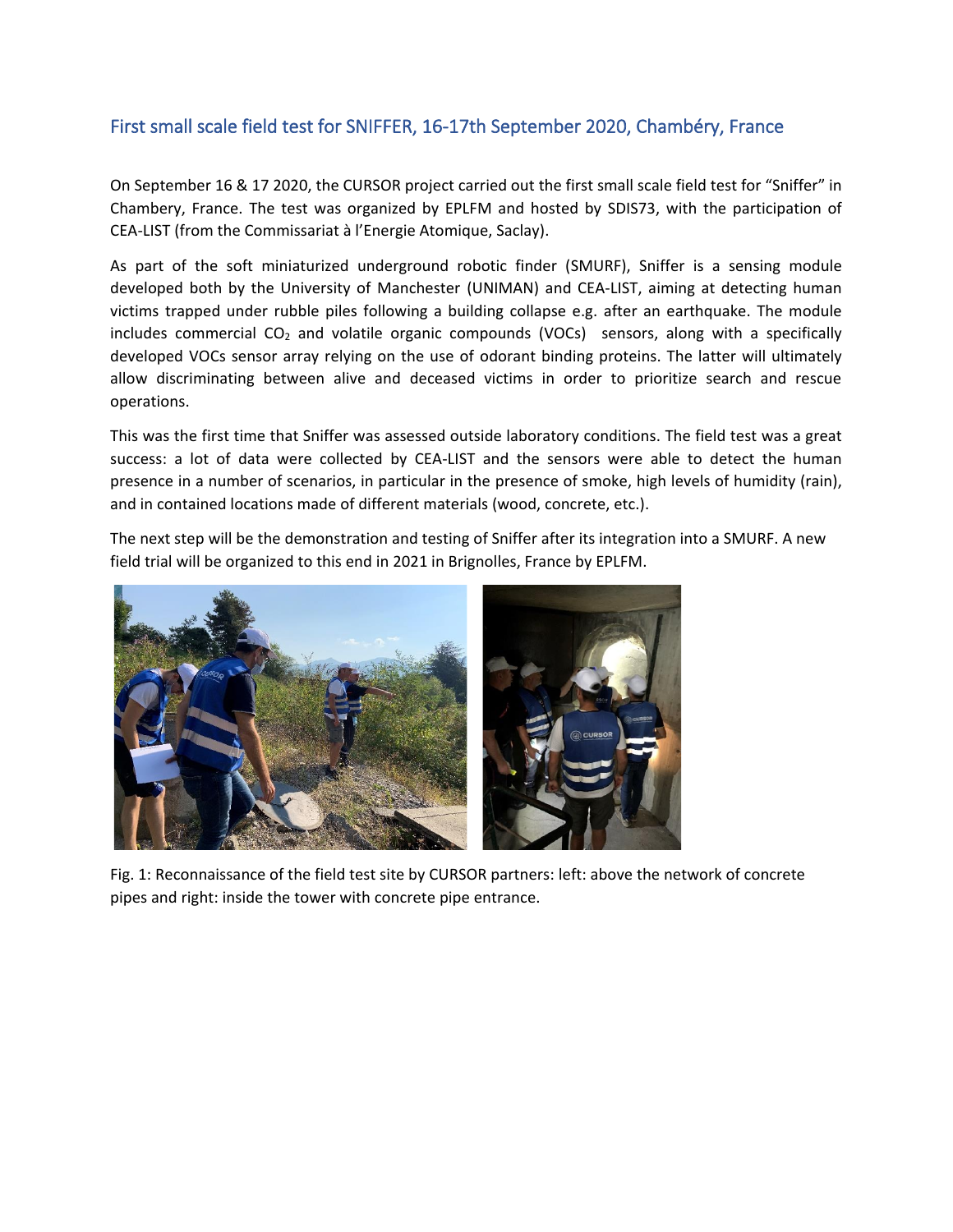

Fig 2: left: Data recording from Sniffer in the presence of a victim and right: Sniffer module



Fig.3: Dog team handler and dog and sniffer module recording VOCs in the atmosphere.